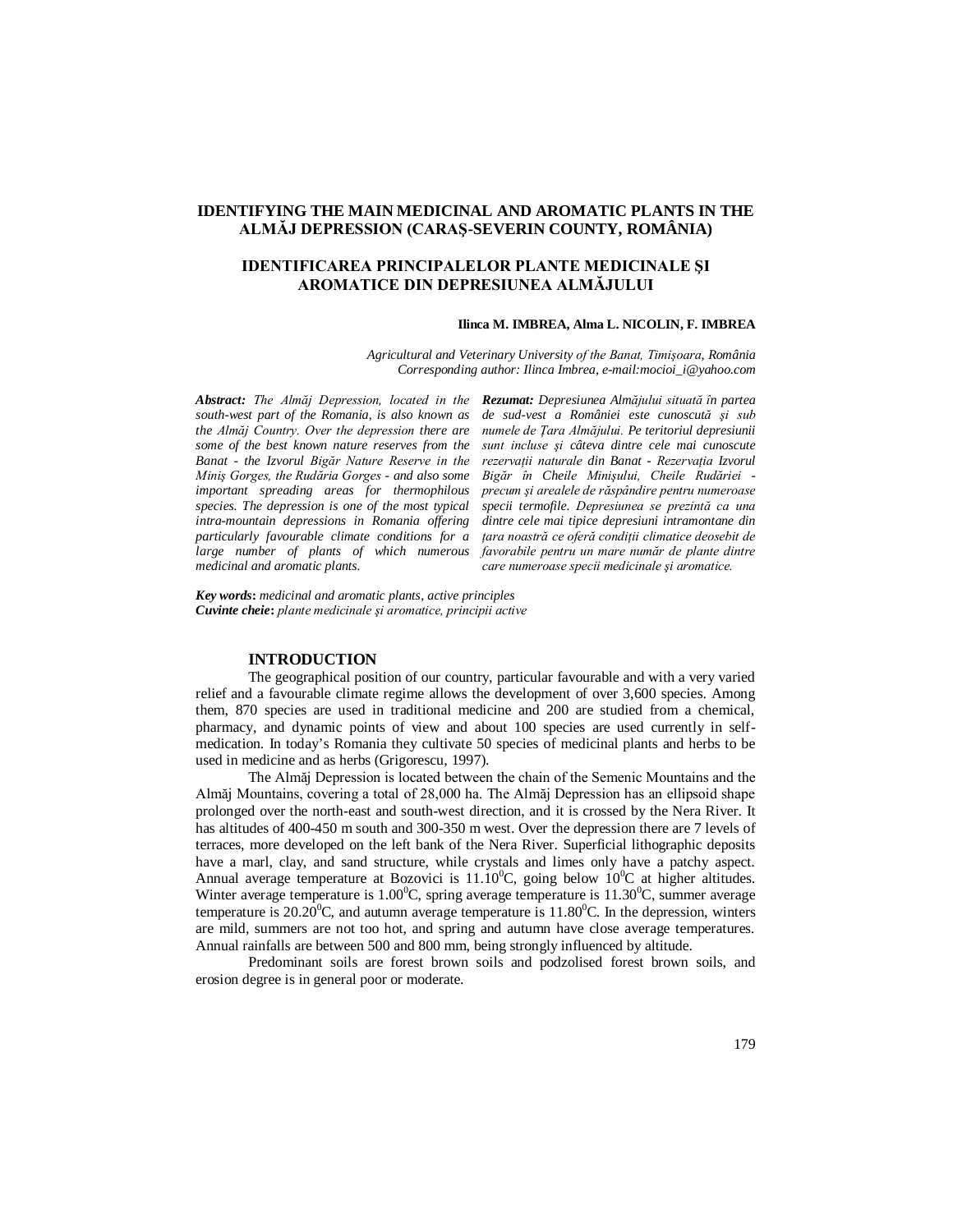### **MATERIAL AND METHOD**

Floristic researches were carried on by field observation in different period of the year, between 2003-2006. Species identification was done using the *Flora României*; the actual names of the species are noticed after Ciocârlan V. (2000) and *Flora Europaea* (electronic edition). Our field data were completed using information from specific literature.

### **RESULTS AND DISCUSSION**

The floristic richness of the Banat area also reflects in the large number of medicinal and aromatic plants identified, which offers the possibility of multiple valorising. As a result of our research, we have identified a number of 246 species of medicinal and aromatic plants belonging to a number of 63 botanical families: are best represented the families *Lamiaceae* (27 species), *Asteraceae* (26 species), and *Rosaceae* (18 species).

## **Încrengătura Pteridophyta**

Familia Equisetaceae *Equisetum palustre* L. *Equisetum arvense* L. *Equisetum maximum* Lam. *Equisetum hiemale* L. Familia Polypodiaceae *Cystopteris fragilis* (L.) Bernh *Dryopteris filix-mas* (L.) Schott *Ceterach officinarum* D.C. *Polypodium vulgare* L. *Pteridium aquilinum* L. Familia Cupressaceae *Juniperus communis* L. **Încrengătura Angyospematophyta** Familia Betulaceae *Corylus avellana* L. *Betula verrucosa* Ehrh. *Alnus glutinosa* (L.) Gaertner Familia Fagaceae *Fagus sylvatica* L. *Querqus petraea* Matt. *Querqus robur* L. Familia Juglandaceae *Juglans regia* L. Familia Salicaceae *Populus nigra* L. *Salix alba* L. Familia Cannabiaceae *Humulus lupulus* L. Familia Urticaceae *Urtica dioica* L*. Parietaria officinalis* L. Familia Loranthaceae *Viscum album* L.

Familia Polygonaceae *Rumex acetosella* L. *Rumex acetosa* L. *Rumex crispus* L. *Polygonum aviculare* L. *Polygonum hydropiper* L. Familia Chenopodiaceae *Chenopodium botrys* L. Familia Caryophyllaceae *Stellaria media* (L) Vill. *Herniaria glabra* L. *Gypsophyla muralis* L. *Saponaria officinalis* L. *Lychnis flos-cuculi* L. Familia Euphorbiaceae *Euphorbia cyparissias* L. *Mercurialis perennis* L. Familia Ranunculaceae *Caltha laeta* S. N. et Ky. *Helleborus odorus* W. et K. *Helleborus purpurascens* W. et K. *Anemone ranunculoides* L. *Anemone nemorosa* L. *Hepatica triloba* Miller *Clematis vitalba* L. *Clematis recta* L. *Ranunculus ficaria* L. *Ranunculus acris* L. Familia Aristolochiaceae *Asarum europeum* L. *Aristolochia clematitis* L. Familia Berberidaceae *Berberis vulgaris* L. Familia Papaveraceae *Chelidonium majus* L. *Papaver rhoeas* L.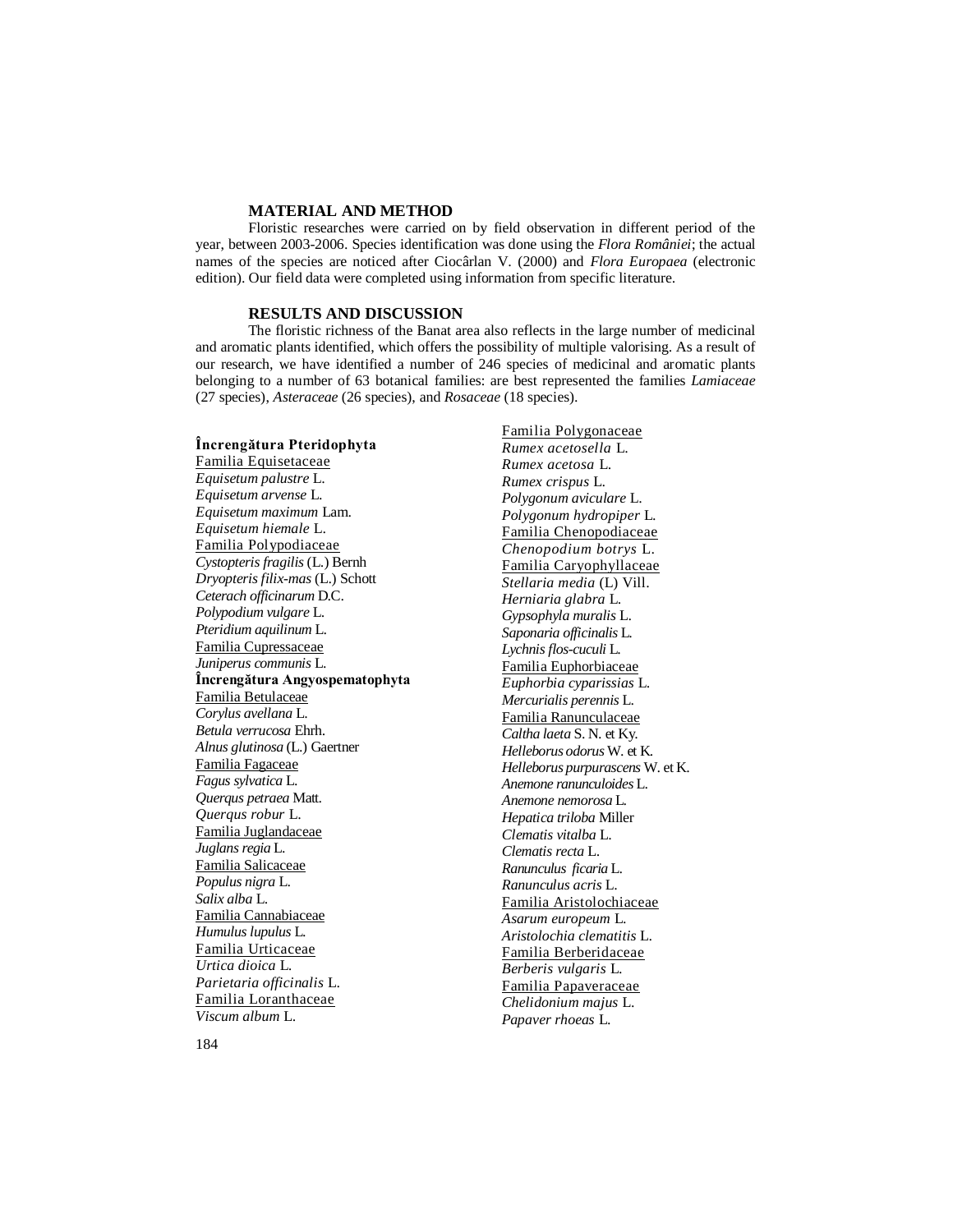*Fumaria officinalis* L. Familia Brassicaceae (Cruciferae) *Alliaria officinalis* Andrz. *Cardamine bulbifera* L*. Cardamine pratensis* L. *Alyssum montanum* L. *Lunaria annua* L. *Capsella bursa-pastoris* (L.) Medikus *Brassica nigra* L. Familia Resedaceae *Reseda lutea* L. Familia Cistaceae *Helianthemum nummularium* L. Familia Violaceae *Viola odorata* L. *Viola tricolor* L. Familia Hypericaceae *Hypericum perforatum* L. Familia Crassulaceae *Sedum maximum* (L.) Hoffm. *Sedum acre* L. Familia Rosaceae *Crataegus monogyna* Jacq. *Crataegus oxyacantha* L. *Fragaria vesca* L. *Rubus caesius* L. *Rubus idaeus* L. *Potentilla recta* L. *Potentilla reptans* L. *Potentilla anserina* L. *Geum urbanum* L. *Filipendula vulgaris* Moench. *Filipendula ulmaria* (L.) Maxim. *Agrimonia eupatoria* L. *Sanguisorba minor* Scop. *Sanguisorba officinalis* L. *Rosa canina* L. *Rosa gallica* L. *Prunus spinosa* L. *Cerasus avium* (L.) Moench. Familia Fabaceae (Leguminosae) *Genista tinctoria* L. *Chamaespartium sagittale* (L.) P.E.Gibbs *Cytisus scoparius* (L.) Link *Cytisus nigricans* L. *Melilothus officinalis* L. *Melilothus albus* Medik *Trifolium repens* L. *Trifolium pratense* L.

*Ononis arvensis* L. *Coronilla varia* L. *Robinia pseudacacia* L. Familia Lythraceae *Lythrum salicaria* L. Familia Onagraceae *Epilobium palustre* L. *Oenothera biennis* L. Familia Malvaceae *Althaea officinalis* L. *Lavathera thuringica* L. *Malva silvestris* L. *Malva neglecta* Wallr. Familia Tiliaceae *Tilia tomentosa* Munch. *Tilia cordata* Mill. *Tilia platyphyllos* Scop. Familia Oxalidaceae *Oxalis acetosella* L. H. Familia Geraniaceae *Geranium macrorrhizum* L. *Geranium robertianum* L. *Geranium pusillum* L. Familia Balsaminaceae *Impatiens noli-tangere* L. Familia Polygalaceae *Polygala vulgaris* L. Familia Anacardiaceae *Cotinus coggygria* Scop. Familia Rhamnaceae *Rhamnus catharctica* L. *Rhamnus tinctoria* W. et K. *Frangula alnus* Mill. Familia Cornaceae *Cornus mas* L. Familia Araliaceae *Hedera helix* L. Familia Apiaceae (Umbeliferae) *Sanicula europaea* L. *Eryngium campestre* L. *Eryngium planum* L. *Conium maculatum* L. *Carum carvi* L. *Pimpinella saxifraga* L. *Peucedanum oreoselinum* (L.) Moench. Familia Primulaceae *Lysimachia nummularia* L. *Lysimachia vulgaris* L. *Anagallis arvensis* L.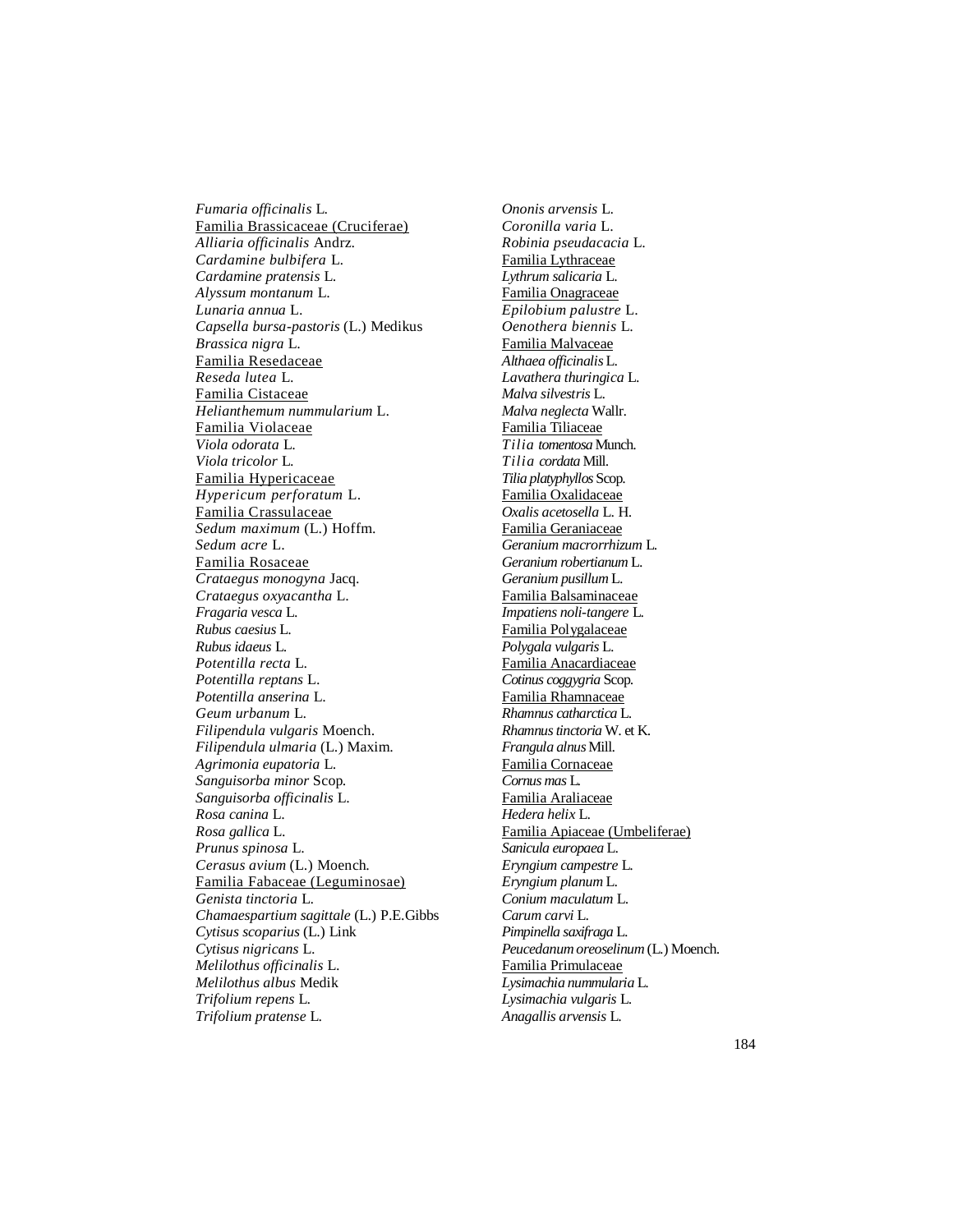*Primula veris* L. Familia Ericaceae *Vaccinium myrtillus* L. Familia Convolvulaceae *Convolvulus arvensis* L. *Calystegia sepium* L. Familia Boraginaceae *Echium vulgare* L. *Myosotis palustris* (L.) Nath. *Lithospermum arvense* L. *Lithospermum purpurocaeruleum* L. *Pulmonaria officinalis* L. *Symphytum officinale* L. *Anchusa officinalis* L. Familia Solanaceae *Atropa bella-dona* L. *Physalis alkekengi* L. *Solanum dulcamara* L. *Solanum nigrum* L. *Scopolia carniolica* Jacq. *Datura stramonium* L. *Hyosciamus niger* L. Familia Srophulariaceae *Verbascum phlomoides* L. *Linaria vulgaris* L. *Scrophularia nodosa* L. *Veronica chamaedrys* L. *Veronica officinalis* L. *Digitalis grandiflora* Mill. *Gratiola officinalis* L. *Melampyrum cristatum* L. *Melampyrum bihariense* Kern. Familia Verbenaceae *Verbena officinalis* L. Familia Lamiaceae (Labiatae) *Ajuga reptans* L. *Ajuga genevensis* L. *Teucrium montanum* L. *Teucrium chamaedrys* L. *Glechoma hederacea* L. *Prunella vulgaris* L. *Prunella grandiflora* (L.) Scholler *Melittis melissophyllum* L. *Lamium album* L. *Lamium purpureum* L. *Galeopsis speciosa* Mill*. Ballota nigra* L. *Stachys sylvatica* L. *Betonica officinalis* L.

*Leonorus cardiaca* L. *Salvia glutinosa* L. *Calamintha officinalis* Moench. *Calamintha acinos* (L.) Clairv. *Origanum vulgare* L. *Thymus pulegioides* L. *Thymus glabrescens* Willd. *Thymus marchallianus* Willd. *Lycopus europaeus* L. *Mentha pulegium* L. *Mentha aquatica* L. *Mentha longifolia* (L.) Nath. *Nepeta cataria* L. Familia Plantaginaceae *Plantago major* L. *Plantago media* L. *Plantago lanceolata* L. Familia Gentianaceae *Gentiana asclepiadea* L. *Centaurium umbelatum* Gilib*.* Familia Apocynaceae *Vinca minor* L. Familia Asclepiadaceae *Cynancum vincetoxicum* (L.) Pers. Familia Oleaceae *Fraxinus ornus* L. *Fraxinus excelsior* L. *Syringa vulgaris* L. *Ligustrum vulgare* L. Familia Rubiaceae *Asperula odorata* L. *Galium mollugo* L. *Galium verum* L. Familia Caprifoliaceae *Sambucus nigra* L. *Sambucus ebulus* L. *Viburnum opulus* L. Familia Valerianaceae *Vaeriana officinalis* L. Familia Dipsacaceae *Scabiosa ochroleuca* L. *Dipsacus laciniatus* L. *Dipsacus sylvestris* Huds. Familia Asteraceae (Compositae) *Eupatorium cannabinum* L. *Solidago virgaurea* L. *Bellis perennis* L. *Inula conyza* D.C. *Inula helenium* L.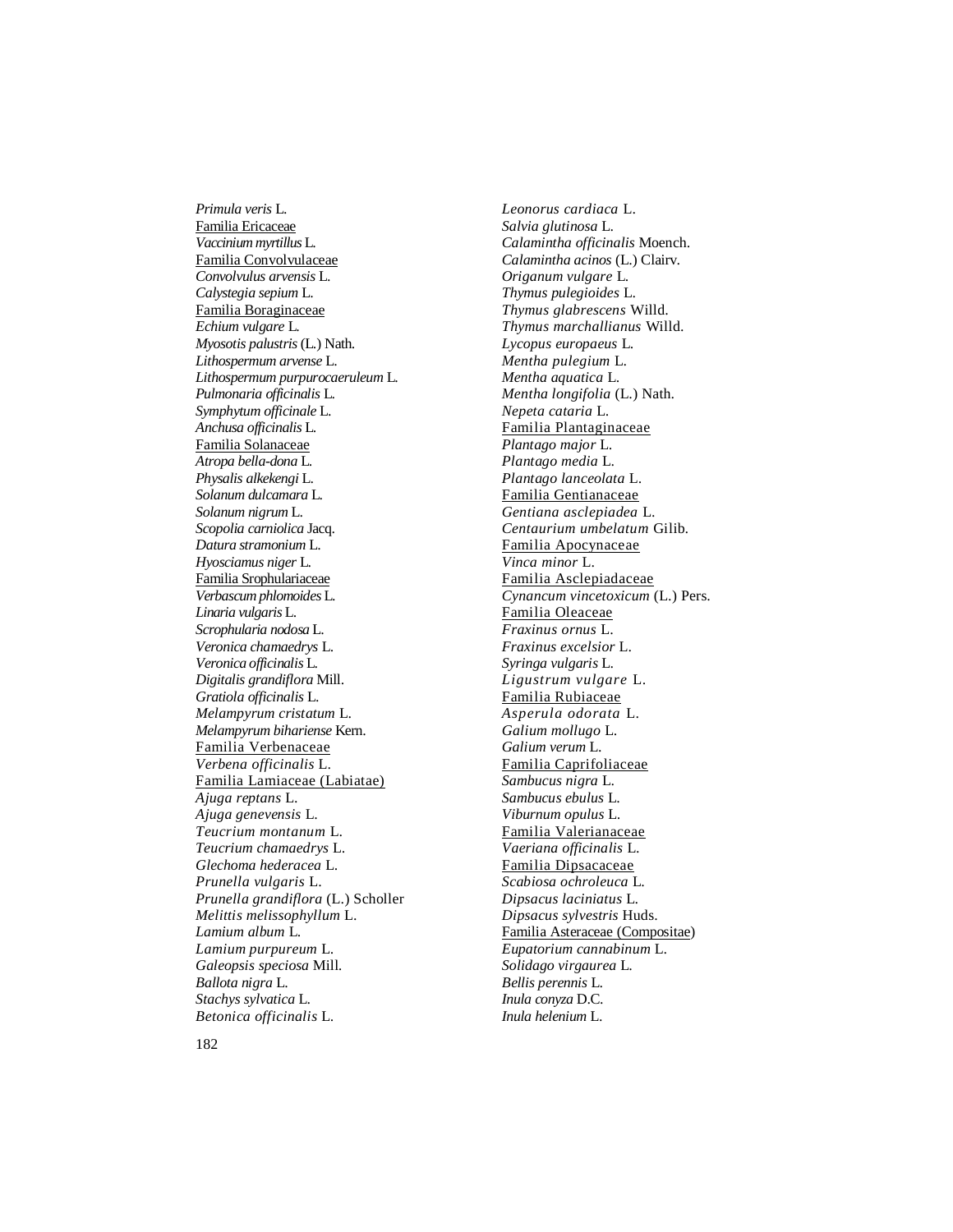| Lilium martagon L.                         |
|--------------------------------------------|
| Ruscus aculeatus L.                        |
| Colchicum autumnale L.                     |
| Veratrum album L.                          |
| <i>Polygonatum odorathum</i> (Mill.) Druce |
| Convallaria majalis L.                     |
| Familia Amaryllidaceae                     |
| Galanthus nivalis L.                       |
| Familia Dioscoreaceae                      |
| Tamus communis L.                          |
| Familia Juncaceae                          |
| Juncus inflexus L.                         |
| Familia Poaceae (Gramineae)                |
| Cynodon dactylon (L) Pers.                 |
| Lolium perenne L.                          |
| <i>Elymus repens</i> (L.) Gould            |
| Familia Orchidaceae                        |
| Orchis morio L.                            |
| Gymnadenia conopea (L.) R. Br.             |
| Neottia nidus-avis (L.) Rich.              |
| Cephalanthera longifolia (Huds.) Fritsch   |
| Familia Araceae                            |
| Arum maculatum L.                          |
|                                            |

Among the species with high frequency and abundance that are harvested and marketed in the area, without damaging the species, we should mention the following species: *Equisetum arvense, Humulus lupulus, Urtica dioica, Parietaria officinalis, Rumex acetosella, Polygonum hydropiper, Aristolochia clematitis, Viola tricolor, Hypericum perforatum, Rubus sp., Crataegus sp., Fragaria vesca, Geum urbanum, Filipendula sp., Agrimonia eupatoria, Prunus spinosa, Sarothamus scoparius, Melilothus officinalis, Trifolium repens, Tilia sp., Geranium macrorrhizum, G. robertianum, Cornus mas, Sanicula europaea, Primula officinalis, Pulmonaria officinalis, Atropa bella-donna, Verbascum phlomoides, Digitalis grandiflora, Leonurus cardiaca, Origanum vulgare, Thymus sp., Mentha sp., Plantago sp., Vinca minor, Centaurium umbelatum, Sambucus sp., Valeriana officinalis, Bellis perennis, Achillea millefolium, Matricharia chamomilla, Tanacetum vulgare, Artemisia vulgaris, Tussilago farfara, Carlina acaulis, Arctium lappa, Cichorium intybus, Taraxacum officinale, Hieracium pilosella, Colchicum autumnale.*

To these species we could add in the future other species with high frequency that could be harvested in the studied area: *Dryopteris filix-mas, Althaea officinalis, Corylus avellana, Alnus glutinosa, Chelidonium majus, Polygala vulgaris, Frangula alnus, Eupatorium cannabinum.*

Of the 246 medicinal and flavour plants identified, 45.00% of the total number are used by traditional medicine. A lot of these species are not studied or are very little studied from a bio-chemical point of view, which means that they could have other uses as well.

#### **CONCLUSIONS**

The Banat area is characterised by a remarkable floristic richness, which also reflects in the large share of the medicinal plants. Of the total number of 870 medicinal species